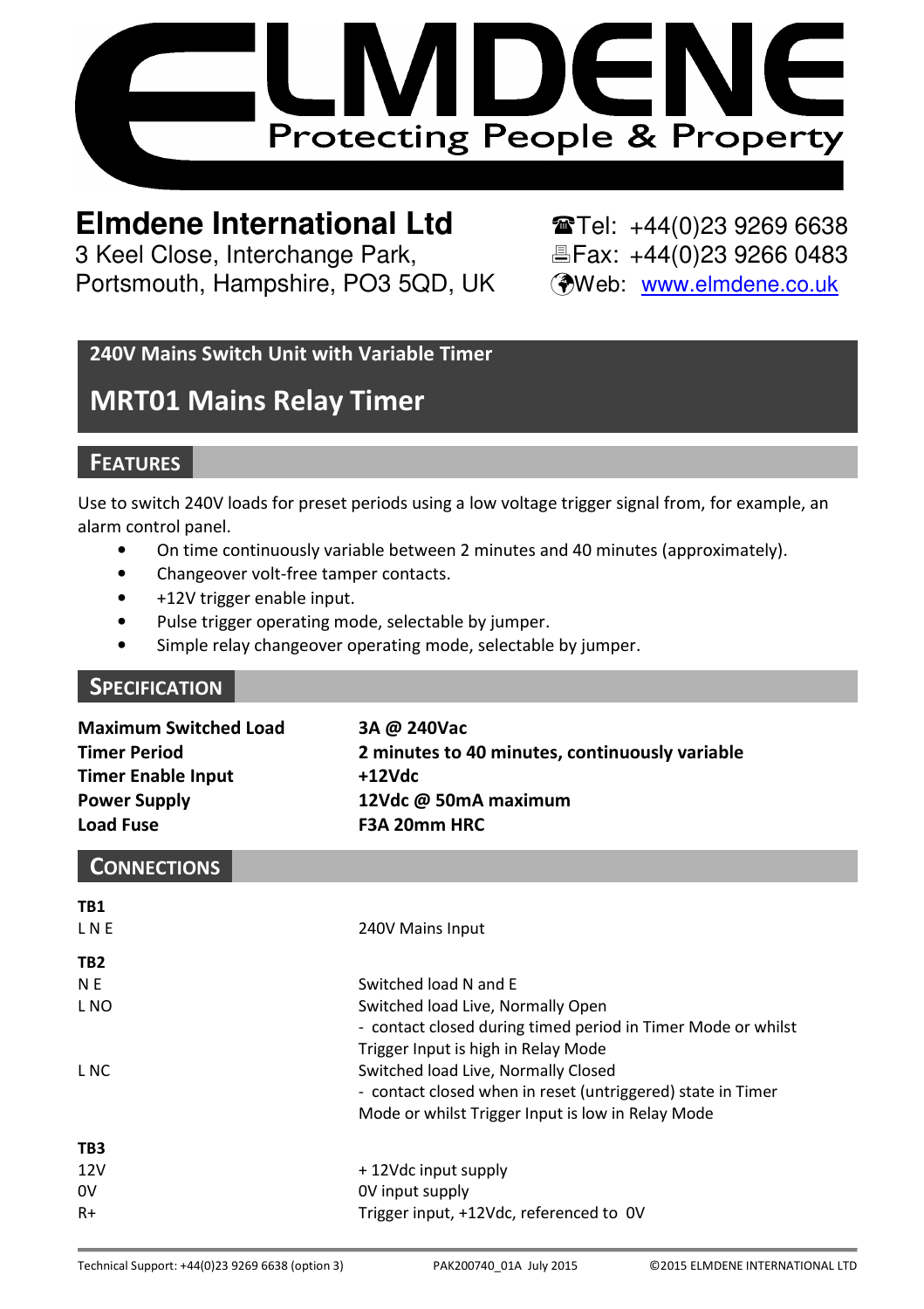

### CONNECTIONS (CONT)

| T CO<br>T NO<br>T NC  | Lid Tamper (Common)<br>Lid Tamper (Normally Open when lid is open)<br>Lid Tamper (Normally Closed when lid is open) |
|-----------------------|---------------------------------------------------------------------------------------------------------------------|
| <b>MODE SELECTION</b> |                                                                                                                     |
| JP1                   | $Link = Timer Mode$<br>No Link = Relay Mode                                                                         |
| JP <sub>2</sub>       | Link = Normal Trigger Mode (Must be fitted for Relay Mode)<br>No Link = Pulse Trigger Mode                          |

#### Factory Default Setting = Timer with Normal Trigger

#### OPERATING INSTRUCTIONS

#### Timer Mode

The load output is switched on for the period of time set using the Time Adjustment pot.

In Normal Trigger Mode, the time period starts when the Trigger input is at +12v. If the Trigger input is removed before the timed period ends, the load is switched off and the Timer is reset.

In Pulse Trigger Mode, the time period starts when the Trigger input is momentarily set to +12v. The load will only be switched off at the end of the period set by the Time Adjustment pot.

#### Relay Mode

In Relay Mode, the output is only switched on whilst the Trigger Input is at +12v. When the Trigger input is removed, the load will be switched off. Note: Link JP2 must be fitted when in Relay Mode.



Time Adjustment

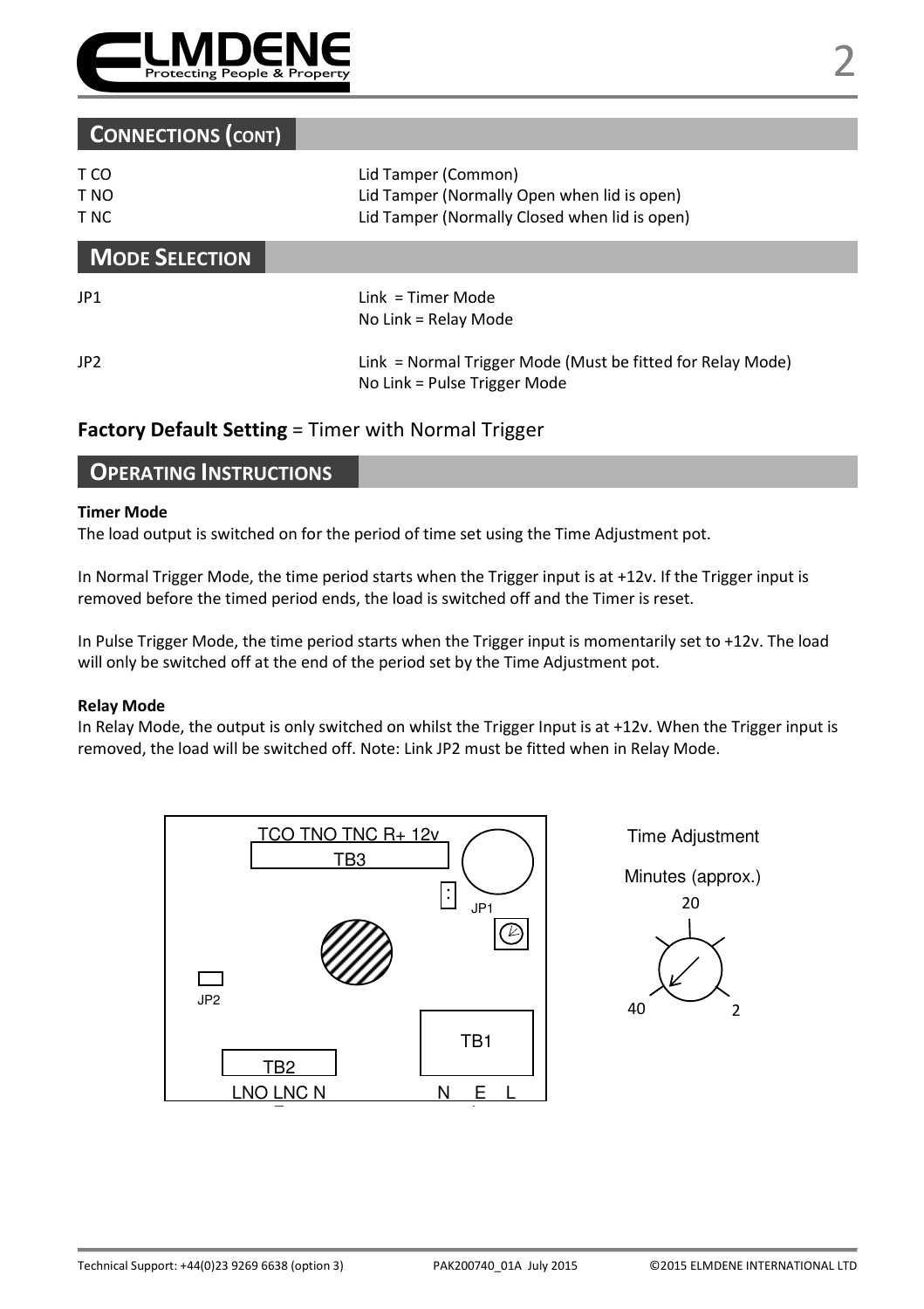

## SET-UP

- 1) Select Link JP1 for Timer or Relay operating mode.
- 2) Select Link JP2 for Normal or Pulse Trigger operating mode.
- 3) Connect the Mains Timer to the control panel auxiliary power, trigger and tamper circuits. Note, the control panel trigger output may be denoted as a Ring output.
- 4) Connect the Mains Timer to the 240v mains input. Ensure that the 240v input is isolated before connecting the Timer.
- 5) Connect the switched load.
- 6) Set the desired load switch-on time using the Time Adjustment pot.
- 7) Apply 12v d.c. power to the Mains Timer.
- 8) Trigger the Timer and verify that the load is switched on for the appropriate period of time. Change the Time Adjustment pot. to obtain the time period required.

#### Warning: This unit contains 240Vac. Isolate before opening cover